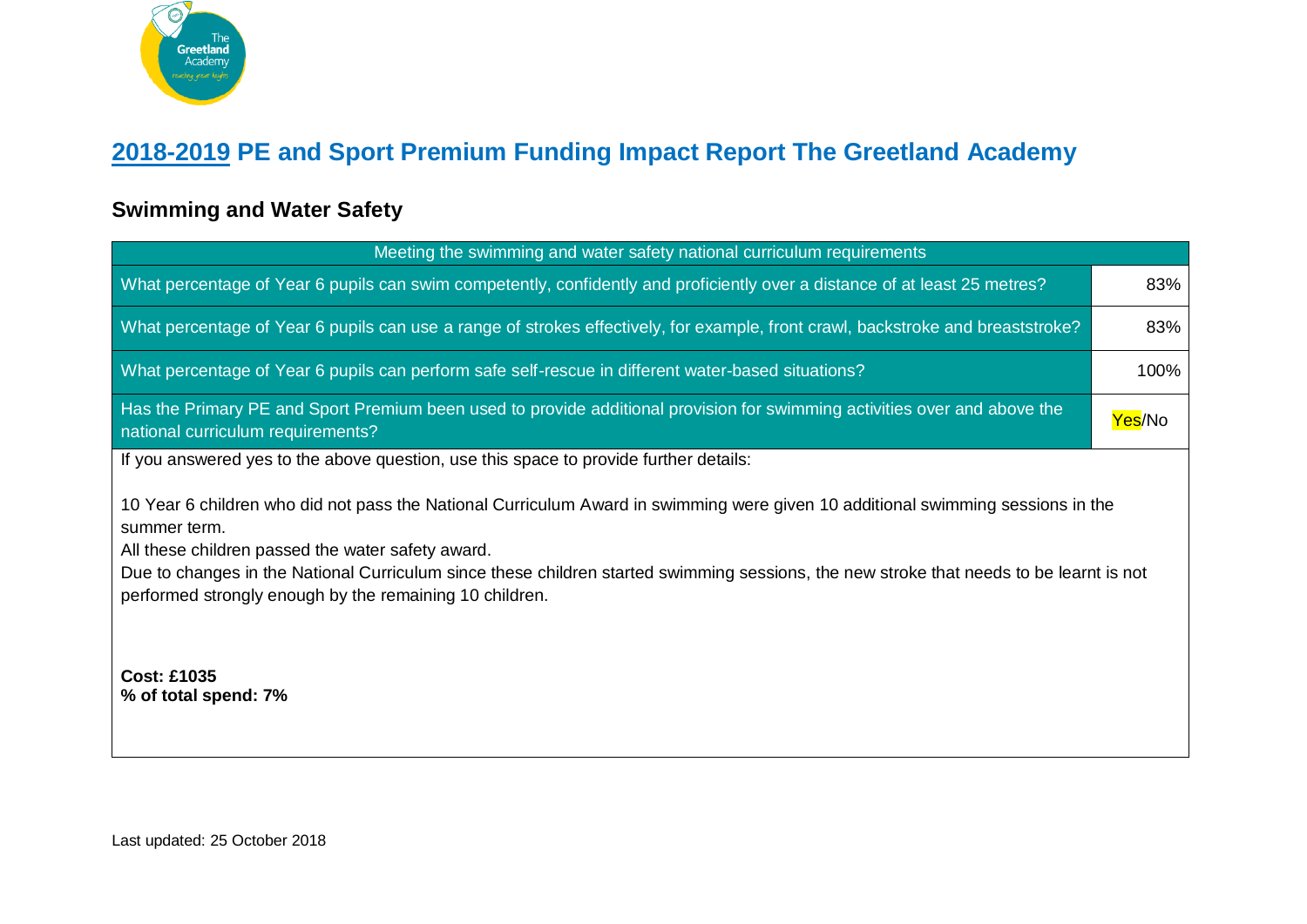## **Spending impact report for 2018-2019**

| <b>Funding received</b>                                                                                                                                                                                                                                                                                                                                                              |                                |  |
|--------------------------------------------------------------------------------------------------------------------------------------------------------------------------------------------------------------------------------------------------------------------------------------------------------------------------------------------------------------------------------------|--------------------------------|--|
| Number of eligible pupils: 361                                                                                                                                                                                                                                                                                                                                                       | Total amount received: £26,977 |  |
| Funding rate: £16,000 plus £10 per pupil= £19610<br>£7367 carried forward                                                                                                                                                                                                                                                                                                            |                                |  |
| <b>Objectives</b>                                                                                                                                                                                                                                                                                                                                                                    |                                |  |
| Engaging all pupils in regular physical activity<br>Raising the profile of PE and sport across the school as a tool for whole-school improvement<br>2.<br>Increasing staff members' confidence, knowledge and skills in teaching PE and sport<br>3.<br>Offering pupils a broader range of sports and activities<br>4.<br>Increasing pupils' participation in competitive sport<br>5. |                                |  |

| Objective one: Engaging all pupils in regular physical activity                                                     |               |                                                                                                                                                                                                                                                                                                                           | Percentage of total<br>spending<br>44%                                                                                                  |
|---------------------------------------------------------------------------------------------------------------------|---------------|---------------------------------------------------------------------------------------------------------------------------------------------------------------------------------------------------------------------------------------------------------------------------------------------------------------------------|-----------------------------------------------------------------------------------------------------------------------------------------|
| <b>Actions taken</b>                                                                                                | Funding spent | Evidence and impact                                                                                                                                                                                                                                                                                                       | Sustainability and<br>suggested next steps                                                                                              |
| Lunchtime Sports Ambassadors (Year 6)<br>running sessions giving all pupils the opportunity<br>to participate in PE | £5985         | 20 children from each year group<br>participated in a lunchtime club<br>each day.<br>A range of sports have been offered<br>to the children.<br>More children are taking part in<br>sport on a lunchtime.<br>20 Year 6 children have had the<br>opportunity to lead on delivering<br>sports sessions to younger children. | To continue<br>Next year the newly<br>appointed Sports Coach<br>will support Year 6 children<br>in leading lunchtime games<br>sessions. |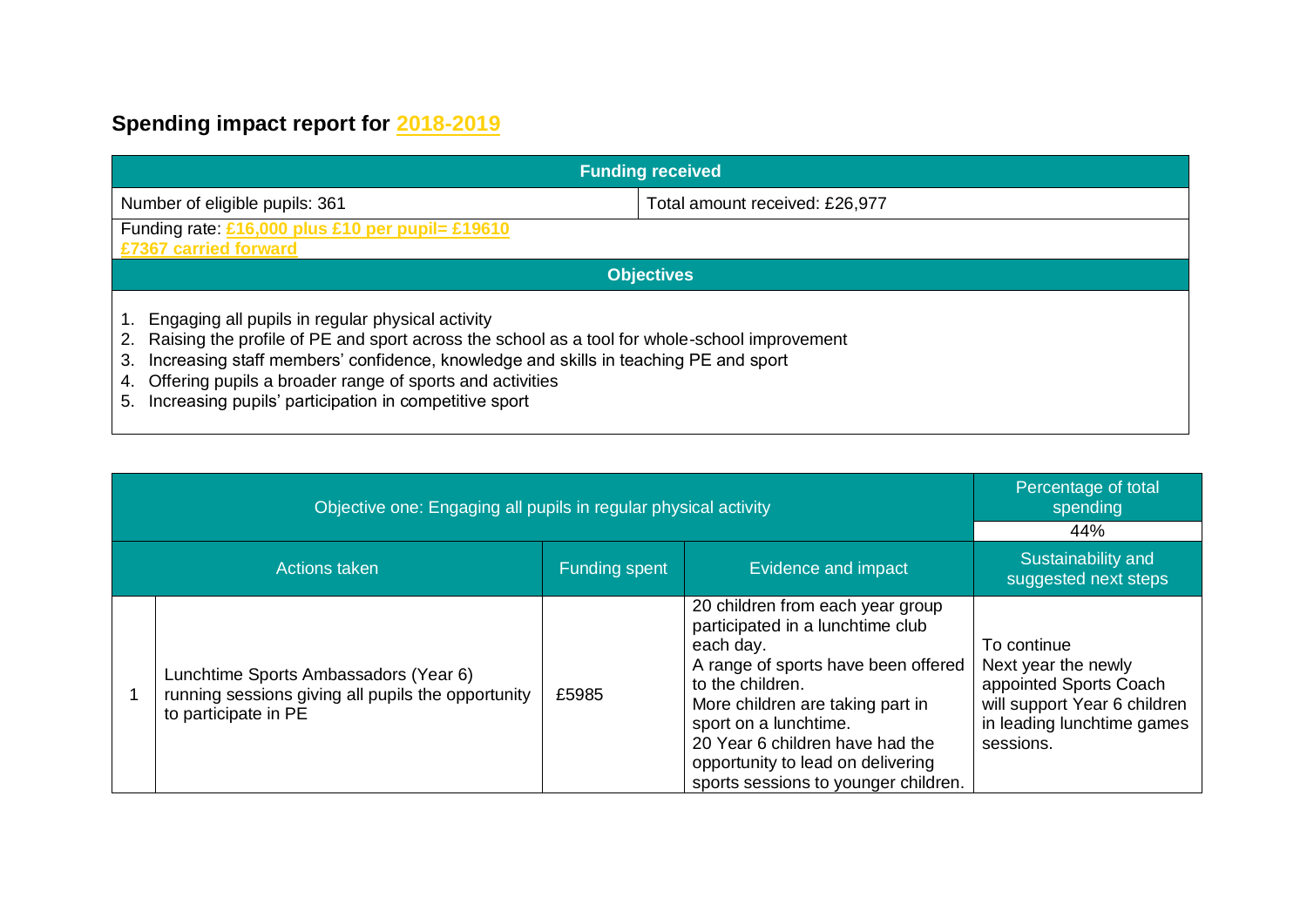| $\overline{2}$                                                                                              | Children having access to attend a variety of<br>extra-curricular clubs both at KS1 and KS2. | £0                   | Over the academic year there has<br>been 14 clubs on offer at KS2 and 3<br>clubs at KS1.<br>Pupil participation is higher than<br>2017-18.<br>More SEND children have<br>participated in sport.                                          | The new sports coach will<br>offer a club every day (3)<br>KS2 and 2 KS1 to increase<br>participation at KS1). In<br>addition to this Mr O,<br>netball, rounders, dance<br>and judo will continue to<br>run. |
|-------------------------------------------------------------------------------------------------------------|----------------------------------------------------------------------------------------------|----------------------|------------------------------------------------------------------------------------------------------------------------------------------------------------------------------------------------------------------------------------------|--------------------------------------------------------------------------------------------------------------------------------------------------------------------------------------------------------------|
| 3                                                                                                           | Easter sports provision for Year 6 children                                                  | £300                 | 4 days of sports offered to children<br>with a take up of 41% of the year<br>group attending.                                                                                                                                            | There are no plans to<br>repeat this                                                                                                                                                                         |
| Objective two: Raising the profile of PE and sport across the school as a tool for whole-school improvement |                                                                                              |                      |                                                                                                                                                                                                                                          | Percentage of total<br>spending                                                                                                                                                                              |
|                                                                                                             |                                                                                              |                      |                                                                                                                                                                                                                                          | 1%                                                                                                                                                                                                           |
|                                                                                                             | <b>Actions taken</b>                                                                         | <b>Funding spent</b> | Evidence and impact                                                                                                                                                                                                                      | Sustainability and<br>suggested next steps                                                                                                                                                                   |
| $\mathbf 1$                                                                                                 | New PE assessment framework to allow staff to<br>assess each sport individually              | £0                   | Each sport is assessed individually<br>which allows for staff to assess<br>children on a sport by sport basis.<br>Increased staff confidence and<br>understanding in the assessment of<br>PE.                                            | Systems now established<br>and will continue next year                                                                                                                                                       |
| 2.                                                                                                          | Health week to include the sponsored walk and<br>focus on healthy eating and diet.           | £200                 | Sports leaders and Phunky Food<br>Ambassadors developed<br>competitions to demonstrate<br>healthy lunchboxes. All children<br>were given the opportunity to make<br>a healthy snack. All children<br>participated in the sponsored walk. | To continue<br>To focus on mental health<br>as well as physical health<br>next year.                                                                                                                         |
| Objective 3: Increasing staff members' confidence, knowledge and skills in teaching PE and sport            |                                                                                              |                      |                                                                                                                                                                                                                                          | Percentage of total<br>spending                                                                                                                                                                              |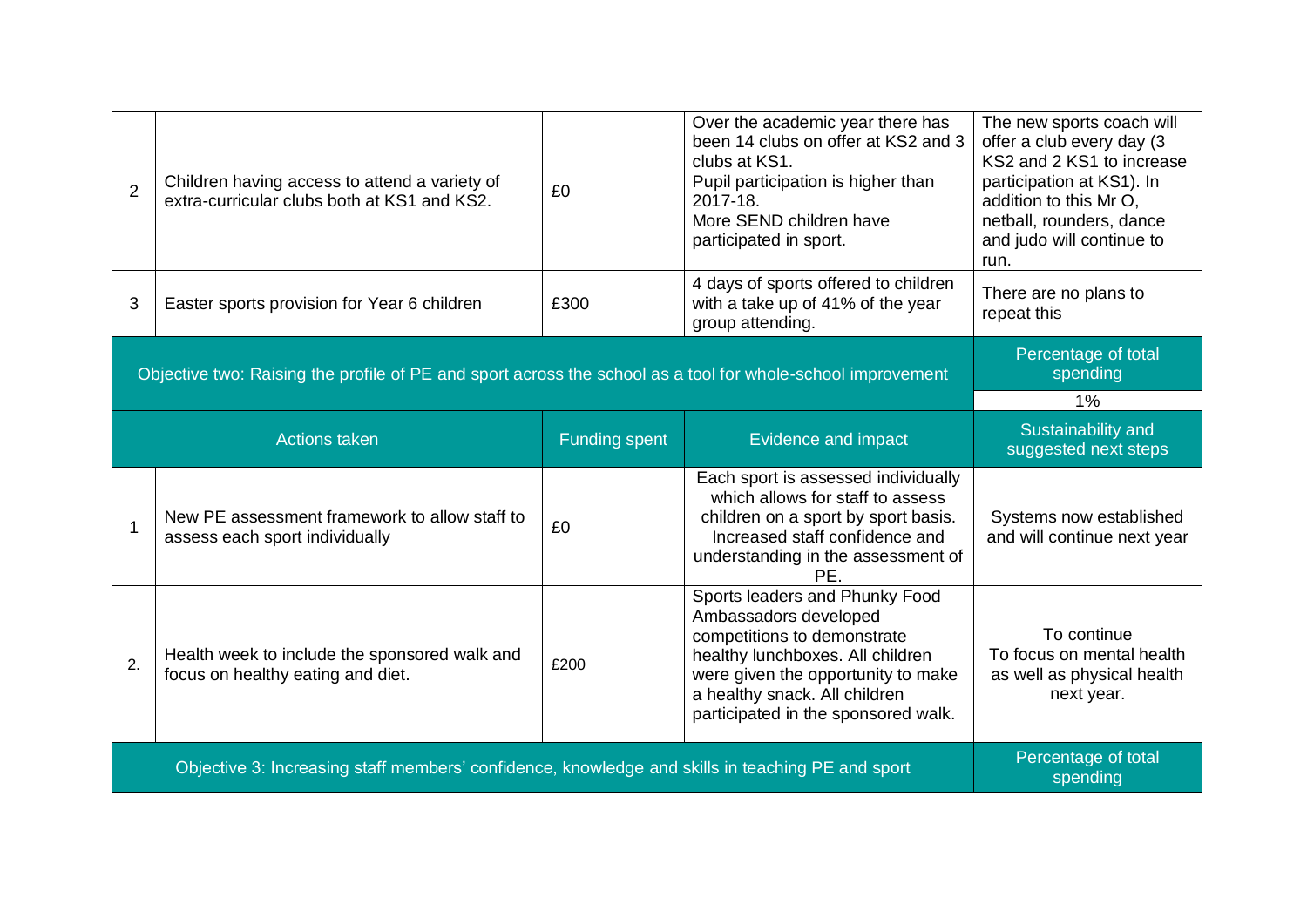|                                                                       |                                                                                         |                      |                                                                                                                                                                                                                                                                                                                                   | 33%                                                                                                                                                                                         |
|-----------------------------------------------------------------------|-----------------------------------------------------------------------------------------|----------------------|-----------------------------------------------------------------------------------------------------------------------------------------------------------------------------------------------------------------------------------------------------------------------------------------------------------------------------------|---------------------------------------------------------------------------------------------------------------------------------------------------------------------------------------------|
|                                                                       | <b>Actions taken</b>                                                                    | <b>Funding spent</b> | Evidence and impact                                                                                                                                                                                                                                                                                                               | Sustainability and<br>suggested next steps                                                                                                                                                  |
| 1                                                                     | One term CPD with sports coaches to improve<br>staff knowledge.                         | £2800                | High quality teaching evident and<br>progress shown by children was<br>greater in these subject areas due<br>to staff subject knowledge being<br>improved.                                                                                                                                                                        | Next steps - CPD for each<br>year group across the<br>same unit of sport to enable<br>effective progression of<br>skills. Net and wall games<br>have been identified as an<br>area of need. |
| $\overline{2}$                                                        | Contemporary Dance offered to 3 year groups<br>(Y2,3 and 5)taught by a dance specialist | £1785                | High quality teaching evident and<br>progress shown by children was<br>greater in these subject areas due<br>to staff subject knowledge being<br>improved.                                                                                                                                                                        | To continue next year in the<br>same year groups to<br>ensure that all children and<br>staff have had the<br>experience.                                                                    |
| Objective 4: Offering pupils a broader range of sports and activities |                                                                                         |                      |                                                                                                                                                                                                                                                                                                                                   | Percentage of total<br>spending                                                                                                                                                             |
|                                                                       |                                                                                         |                      |                                                                                                                                                                                                                                                                                                                                   | 12%                                                                                                                                                                                         |
|                                                                       | <b>Actions taken</b>                                                                    | <b>Funding spent</b> | Evidence and impact                                                                                                                                                                                                                                                                                                               | Sustainability and<br>suggested next steps                                                                                                                                                  |
| 1                                                                     | Norse Myth collaborative Art/dance project for<br>year 6                                | £85                  | Children took part in a cross<br>curricular workshop where<br>teamwork was a necessity. They<br>learnt a new style of dance not<br>taught in the National Curriculum.<br>They choreographed and<br>performed a piece that was<br>delivered to the whole of KS2<br>Children are performing at the<br>Hebden Bridge Dance festival. | This was a one off project<br>which will not be repeated<br>next year                                                                                                                       |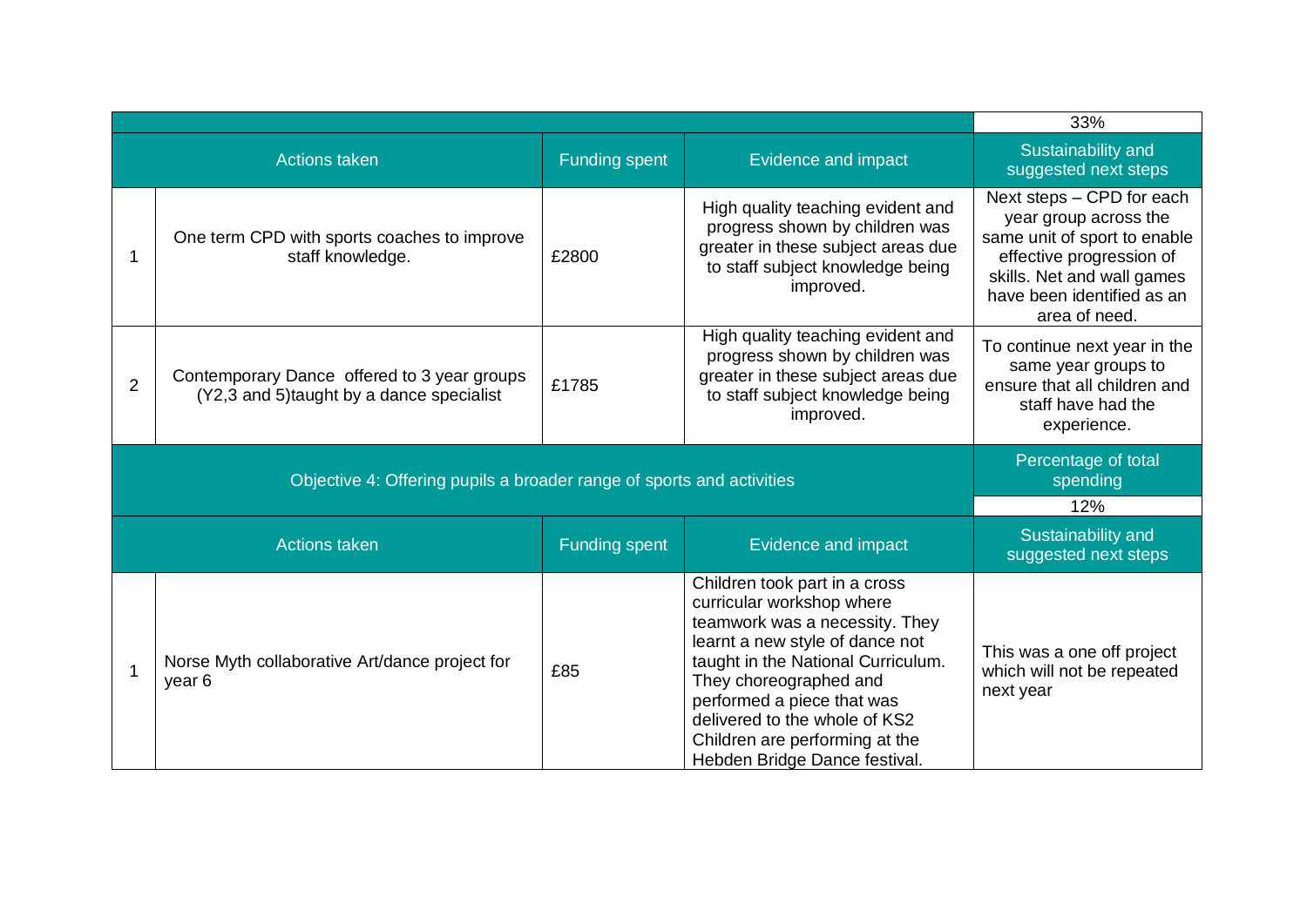| $\overline{2}$ | 3 SEN specific events entered in Calderdale<br>cluster.                                                            | Total cost of<br>£150 across all<br>sporting<br>competitions | 16/20 SEN children at KS2 have<br>tried new inclusion sports during the<br>academic year. They have<br>represented the school in<br>competitive play.                                                                                                                                        | To continue next year                                                                                                                                       |
|----------------|--------------------------------------------------------------------------------------------------------------------|--------------------------------------------------------------|----------------------------------------------------------------------------------------------------------------------------------------------------------------------------------------------------------------------------------------------------------------------------------------------|-------------------------------------------------------------------------------------------------------------------------------------------------------------|
| 3              | New events added to the extra-curricular clubs<br>on offer including dance, multi sports, rounders<br>and netball. | £0                                                           | Using our school links we have<br>offered new clubs for children to<br>participate in which has resulted in<br>progress in PE sessions and a<br>larger percentage of children<br>participating in extra curricular<br>clubs.                                                                 | The new Sports Coach will<br>offer additional clubs next<br>year, particularly at KS1 to<br>broaden the offer.                                              |
| $\overline{4}$ | New PE opportunity for Year 5 pupils - OAA<br>programme at Boiler House                                            | £1697                                                        | Enjoyment and engagement levels<br>have improved.<br>Developed teamwork and<br>communication skills through<br>outdoor learning programme.<br>Particularly beneficial for the current<br>Year 5 as they are a challenging<br>year group.<br>Prepared children for the Year 6<br>residential. | To continue next year-this<br>has proven to be a<br>successful initiative and<br>has prepared the current<br>Year 5 for their residential<br>trip to Edale. |
|                | Objective 5: Increasing pupils' participation in competitive sport                                                 |                                                              |                                                                                                                                                                                                                                                                                              | Percentage of total<br>spending                                                                                                                             |
|                | <b>Actions taken</b>                                                                                               | <b>Funding spent</b>                                         | Evidence and impact                                                                                                                                                                                                                                                                          | 3%<br>Sustainability and<br>suggested next steps                                                                                                            |
| 1              | 3 SEN specific events entered in Calderdale<br>cluster.                                                            | Total cost of<br>£150 across all<br>sporting<br>competitions | 16/20 SEN children at KS2 have<br>tried new inclusion sports during the<br>academic year. They have<br>represented the school in<br>competitive play.                                                                                                                                        | To continue next year                                                                                                                                       |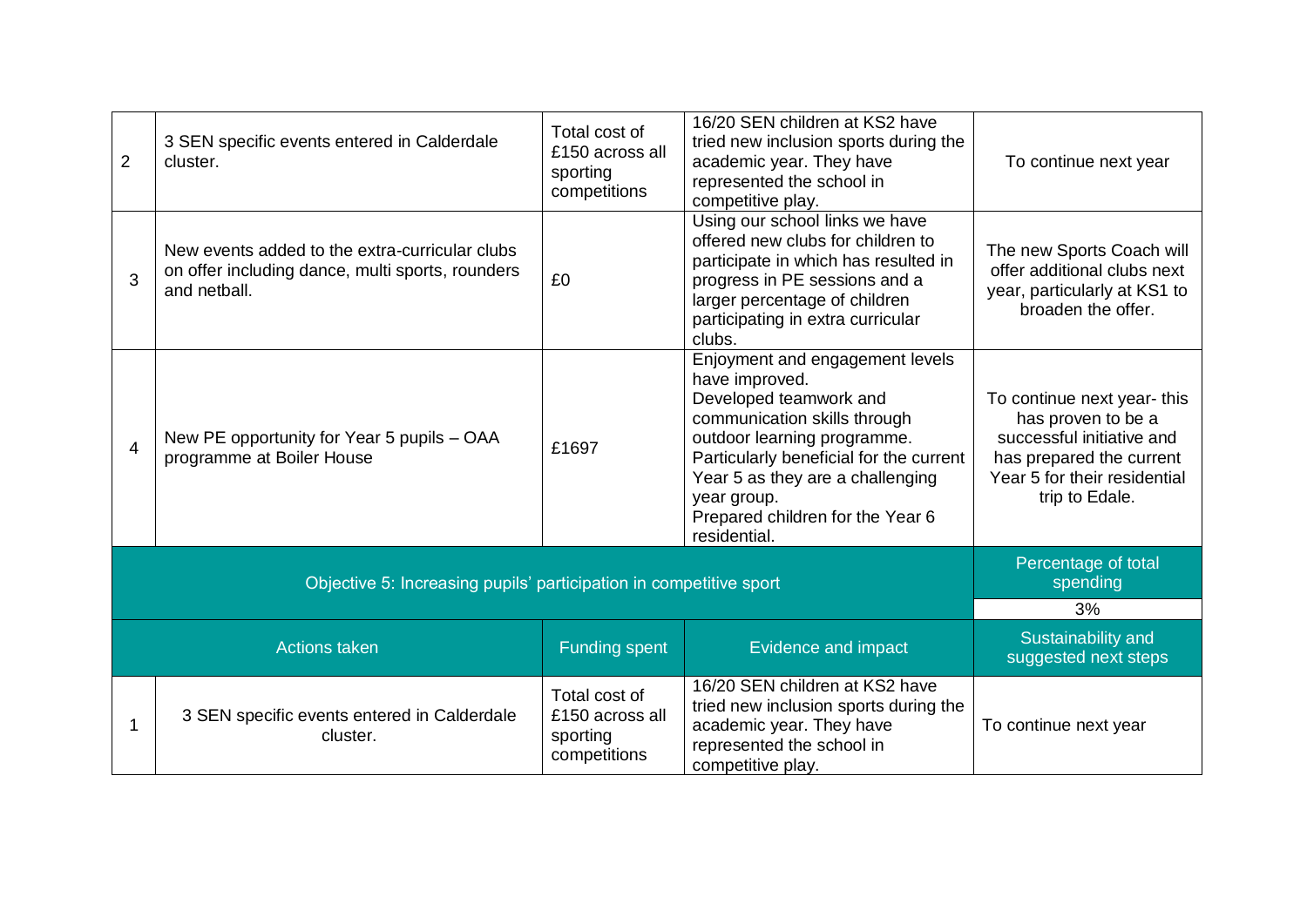| 2 | 7 gymnastics events entered                                   | Total cost of<br>£150 across all<br>sporting<br>competitions | The children have experienced both<br>winning and taking part in<br>gymnastics events. They have<br>developed resilience and<br>sportsmanship skills.<br>3 members of staff supported the<br>teams with their training<br>demonstrating the impact of<br>previous CPD. | To continue next year                                              |
|---|---------------------------------------------------------------|--------------------------------------------------------------|------------------------------------------------------------------------------------------------------------------------------------------------------------------------------------------------------------------------------------------------------------------------|--------------------------------------------------------------------|
| 3 | 8 Calderdale cluster events entered                           | Total cost of<br>£150 across all<br>sporting<br>competitions | Children have been able to play<br>against other schools who may<br>have more skills and experience<br>than themselves. They have learnt<br>to work collaboratively with others.<br>They have at times worked<br>individually to earn personal<br>success.             | To continue next year.<br>Next step: entering a<br>football league |
| 4 | West Yorkshire Cross Country Finals attended                  | Total cost of<br>£150 across all<br>sporting<br>competitions | Despite poor weather all 26 children<br>were supportive of each other when<br>racing. One Year 4 children came<br>$4th$ .                                                                                                                                              | Next step: cross country<br>club                                   |
| 5 | The Great Big Primary Dance Off entered for the<br>first time | £ 300                                                        | We came 10 <sup>th</sup> out of 18 schools and<br>were only 6 marks behind third<br>place.                                                                                                                                                                             | To continue next year                                              |

## **Impact summary**

| Impact area                                        | <b>Summary</b>                                                                                                                                                                                     |
|----------------------------------------------------|----------------------------------------------------------------------------------------------------------------------------------------------------------------------------------------------------|
| What has been the impact on pupils' participation? | 16/20 SEN children have participated in an extra-curricular activity and represented<br>the school in competitive sport.<br>147 children within KS2 have represented school in competitive sports. |